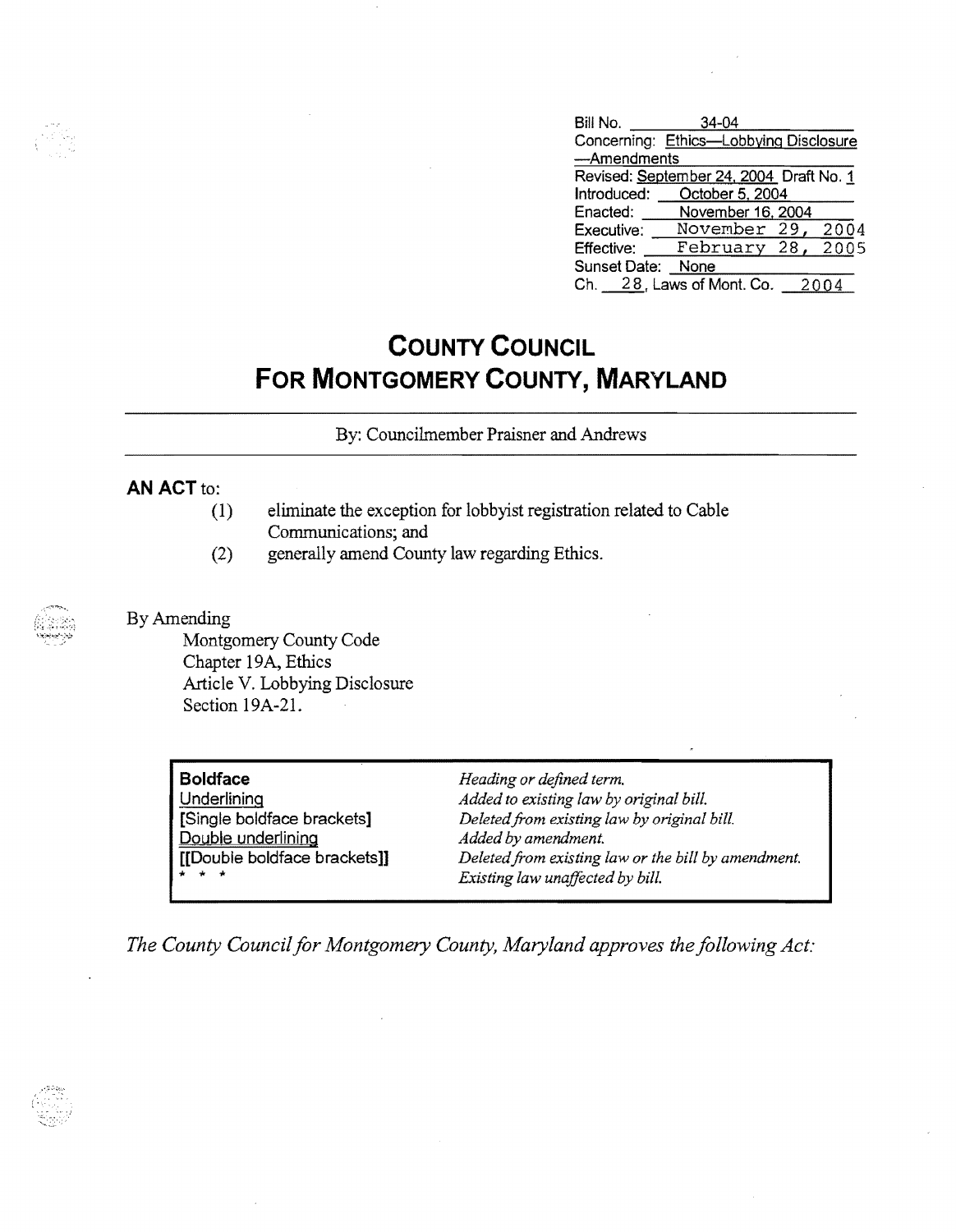| $\mathbf{1}$   |                                                           |     |          | Sec. 1. Sections 19A-21 is amended as follows:                             |  |  |
|----------------|-----------------------------------------------------------|-----|----------|----------------------------------------------------------------------------|--|--|
| $\overline{2}$ | Sec. 19A-21. Who must register as a lobbyist; exceptions. |     |          |                                                                            |  |  |
| 3              | (a)                                                       |     |          | Any individual or organization must register as a lobbyist under this      |  |  |
| $\overline{4}$ |                                                           |     |          | Article if, during a year, that individual or organization:                |  |  |
| 5              |                                                           | (1) |          | communicates with a public employee to influence legislative               |  |  |
| 6              |                                                           |     |          | action by a County agency, and for that purpose either:                    |  |  |
| $\tau$         |                                                           |     | (A)      | spends more than \$500, or                                                 |  |  |
| 8              |                                                           |     | (B)      | receives compensation, including a pro-rated part of a                     |  |  |
| 9              |                                                           |     |          | salary or fee for services, totaling more than \$500; or                   |  |  |
| 10             |                                                           | (2) |          | communicates with a public employee to influence executive or              |  |  |
| 11             |                                                           |     |          | administrative action by a County agency, and for that purpose             |  |  |
| 12             |                                                           |     |          | spends a total of more than \$500 for:                                     |  |  |
| 13             |                                                           |     | (A)      | meals and beverages;                                                       |  |  |
| 14             |                                                           |     | (B)      | transportation;                                                            |  |  |
| 15             |                                                           |     | (C)      | lodging;                                                                   |  |  |
| 16             |                                                           |     | (D)      | provision of any service;                                                  |  |  |
| 17             |                                                           |     | (E)      | one or more special events; and                                            |  |  |
| 18             |                                                           |     | (F)      | one or more gifts.                                                         |  |  |
| 19             | (b)                                                       |     |          | In this Article, legislative action does not include any matter covered by |  |  |
| 20             |                                                           |     |          | subsection $19A - 15(b)$ .                                                 |  |  |
| 21             | (c)                                                       |     |          | This Article does not apply to:                                            |  |  |
| 22             |                                                           | (1) |          | drafting bills or advising clients about proposed or pending               |  |  |
| 23             |                                                           |     |          | legislation without any other attempt to influence the legislative         |  |  |
| 24             |                                                           |     | process; |                                                                            |  |  |
| 25             |                                                           | (2) |          | communicating with a County agency when requested by the                   |  |  |
| 26             |                                                           |     |          | agency, without engaging in any other activity to influence                |  |  |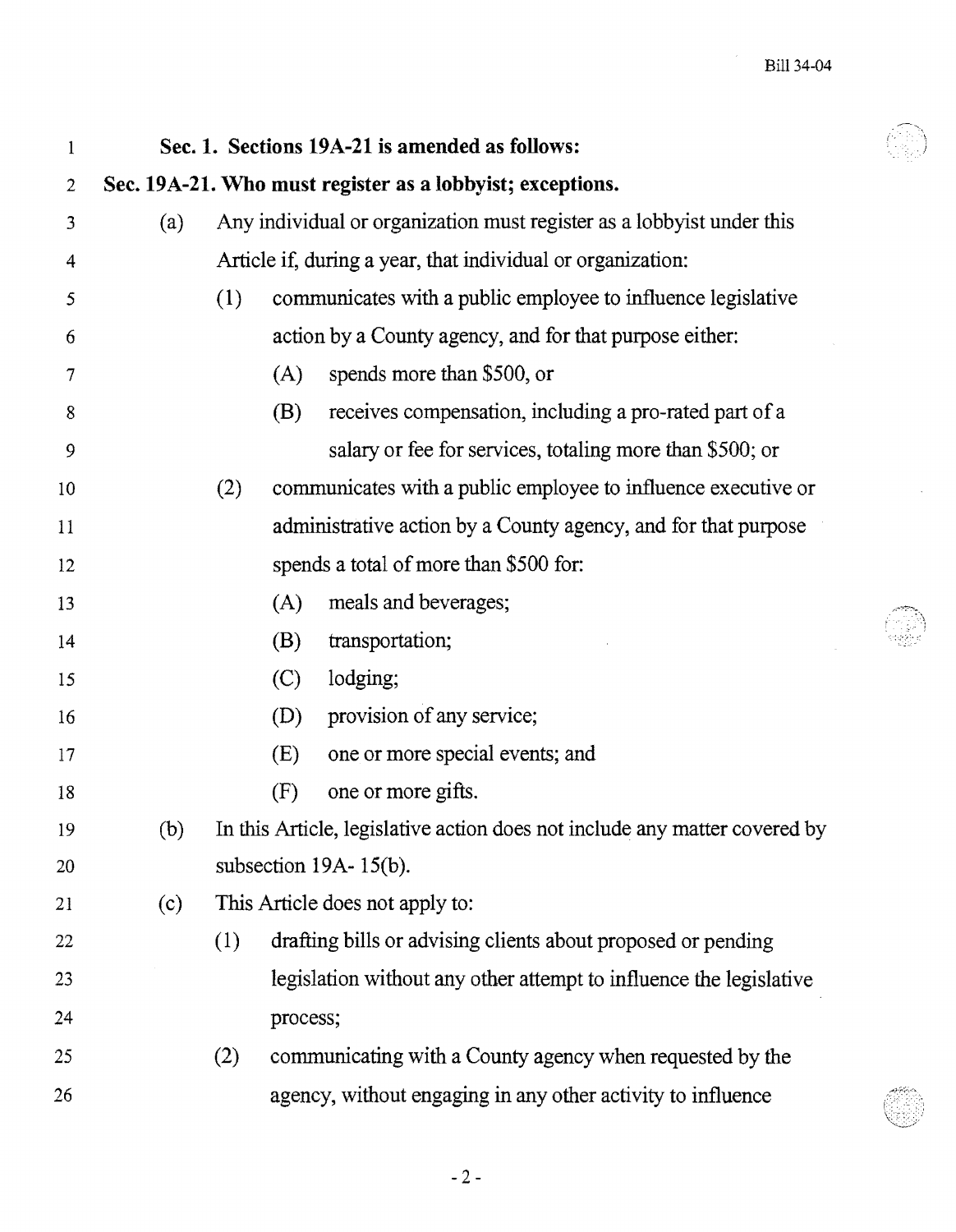| 27 |     |                                                             | legislative, administrative, or executive action on the subject of      |  |  |
|----|-----|-------------------------------------------------------------|-------------------------------------------------------------------------|--|--|
| 28 |     |                                                             | the communication;                                                      |  |  |
| 29 | (3) | communicating with a County agency as an official act of an |                                                                         |  |  |
| 30 |     |                                                             | official or employee of the state, a political subdivision of the       |  |  |
| 31 |     |                                                             | state, or the United States, and not on behalf of any other person      |  |  |
| 32 |     |                                                             | or business;                                                            |  |  |
| 33 | (4) |                                                             | actions of a publisher or working journalist in the ordinary course     |  |  |
| 34 |     |                                                             | of disseminating news or making editorial comment to the                |  |  |
| 35 |     |                                                             | general public, without engaging in other lobbying that would           |  |  |
| 36 |     |                                                             | directly and specifically benefit the economic interests of a           |  |  |
| 37 |     |                                                             | specific person or business;                                            |  |  |
| 38 | (5) |                                                             | appearing before a County agency at the request of a lobby ist if       |  |  |
| 39 |     |                                                             | the witness:                                                            |  |  |
| 40 |     | (A)                                                         | takes no other action to influence legislative,                         |  |  |
| 41 |     |                                                             | administrative, or executive action; and                                |  |  |
| 42 |     | (B)                                                         | identifies himself or herself as testifying at the request of           |  |  |
| 43 |     |                                                             | the lobbyist;                                                           |  |  |
| 44 | (6) |                                                             | communicating on behalf of a religious organization for the sole        |  |  |
| 45 |     |                                                             | purpose of protecting the right of its members to practice the          |  |  |
| 46 |     |                                                             | doctrine of the organization;                                           |  |  |
| 47 | (7) |                                                             | communicating as an official duty of an officer, director,              |  |  |
| 48 |     |                                                             | member, or employee of an organization engaged exclusively in           |  |  |
| 49 |     |                                                             | lobbying for counties or municipalities, and not on behalf of any       |  |  |
| 50 |     |                                                             | other person or business; and                                           |  |  |
| 51 | (8) |                                                             | acts regulated under Chapter 8, Cable Communications; and               |  |  |
| 52 |     |                                                             | $[(9)](8)$ an action of any person representing an organization that is |  |  |
| 53 |     |                                                             | exempt from taxation under Section $501(c)(3)$ of the Internal          |  |  |